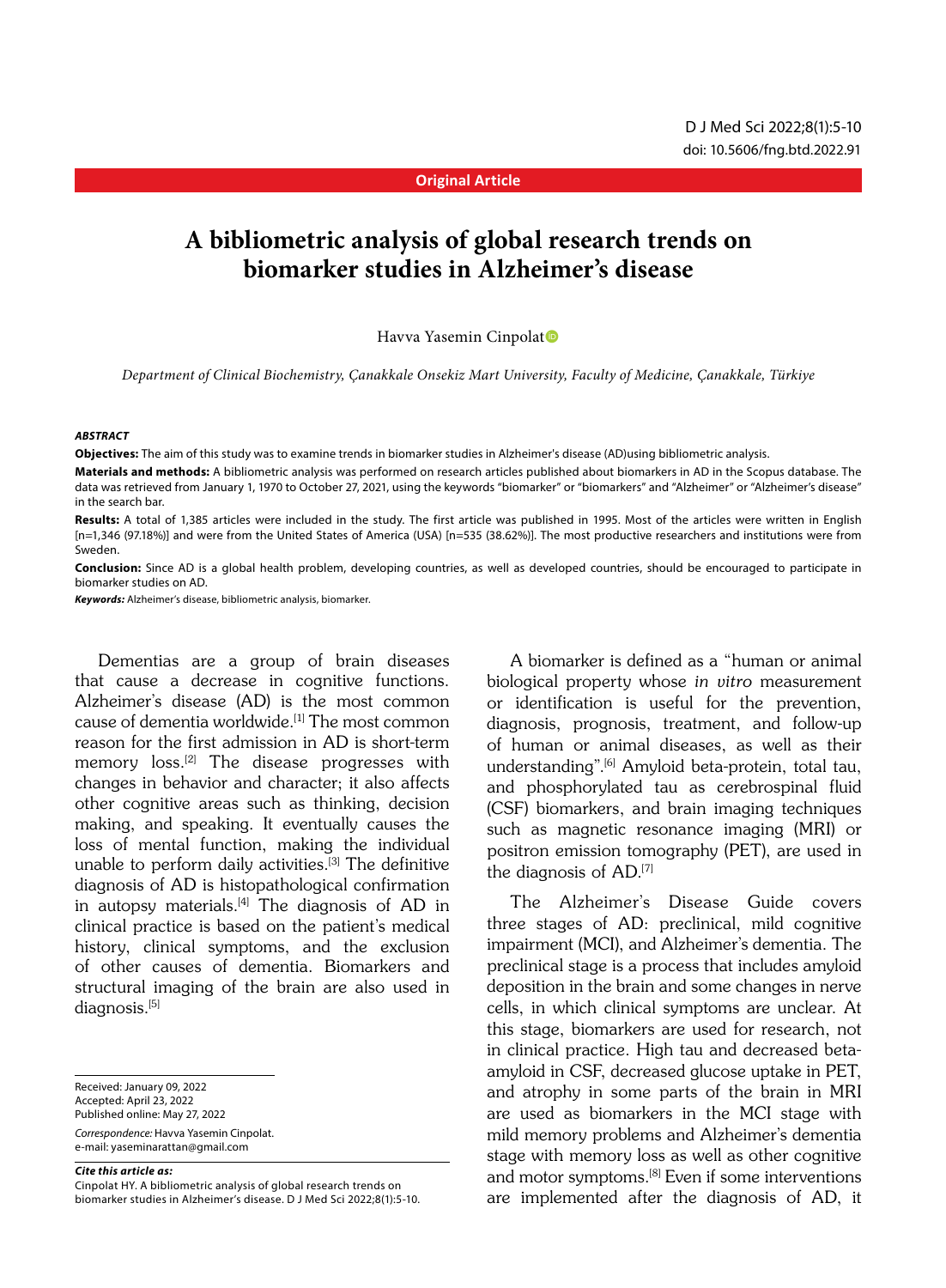cannot be prevented or treated. Since pathological changes begin before typical symptoms appear, researchers have focused on biomarkers that can be used in the diagnosis of AD, especially in the preclinical stage.[9]

The aim of this study was to analyze global developments in biomarker studies in AD globally.

# MATERIALS AND METHODS

Bibliometric analysis was carried out using data obtained from the Elsevier Scopus database. The Scopus database was accessed through the online library of Çanakkale Onsekiz Mart University. The data was retrieved from January 1, 1970 to October 27, 2021, using the keywords "biomarker" or "biomarkers" and "Alzheimer" or "Alzheimer's disease" in the search bar. Since the Scopus database is updated daily, data obtained in a single day was included to avoid bias. The authors, journals, countries, affiliations, funding sponsors, and publication date of the articles were all examined. Citation analyses were also performed. No country-year distinction was made.

#### Statistical analysis

The graphics of the Scopus database were used for visualization and also to create graphics Microsoft Office Excel 2010 (Microsoft Company, Seattle, USA) program was used. All of the data in the study was presented in percentages, numbers, and bar charts.

## RESULTS

We reached a total 2,099 documents as a result of our search. Reviews (n=381), conference papers (n=81), and editorials (n=57) were also frequently published documents, with 1,385 (65.99%) of them being articles. Only articles were analyzed in our study as their higher scientific value.

The first article was published in 1995,<sup>[10]</sup> and the number of publications has increased since 2000, as shown in Figure 1.

Most of the articles were written in English (n=1,346, 97.18%). Also French, Spanish, Chinese, German, Japanese, Russian, Czech, Dutch, and Hungarian were the top 10 preferred languages.

The majority of the articles were written by authors from institutions based in the United States of America (USA) (n=535, 38.62%), the United Kingdom, and Germany were among the top three countries. Sweden, China, France, Italy, Spain, Netherlands, and Canada were in the top 10 countries on Alzheimer's and biomarker research. 841 (60.72%) of the articles were published in open access (OA) journals. Most of the articles were in the fields of medicine  $[n=965 \ (66.4\%)$ ] and neuroscience  $[n=678]$ (48.95%)] as well as biochemistry, genetics, and molecular biology [n=337 (24.33%)].

The most frequent keywords were 'Alzheimer's Disease' (n=1,251), 'Human' (n=1,201), 'Article' (n=1,115) and 'Biological Marker' (n=1,029).

The National Institute on Aging (n=348), the National Institutes of Health (n=345), and The United States Department of Health and Human Services (n=198) were the major funding sponsors. A total of 858 (61.94%) publications were funded by any affiliations.

The highest number of articles on the topic of Alzheimer's and biomarkers were published in the journals Journal of Alzheimer's Disease (n=199), Alzheimer's and Dementia (n=55), Alzheimer's Research and Therapy (n=42), Alzheimer's and Dementia Diagnosis Assessment and Disease Monitoring (n=41), and Neurobiology of Aging (n=40). The number of documents per year by source and comparisons of the number of document counts for up to five sources was given in Figure 2.

Kaj Blennow (Sweden) (n=72) and Henrik Zetterberg (Sweden) (n=70) were the most productive researchers on Alzheimer's and biomarker research. Sweden and the United



Figure 1. The number of publications over the years.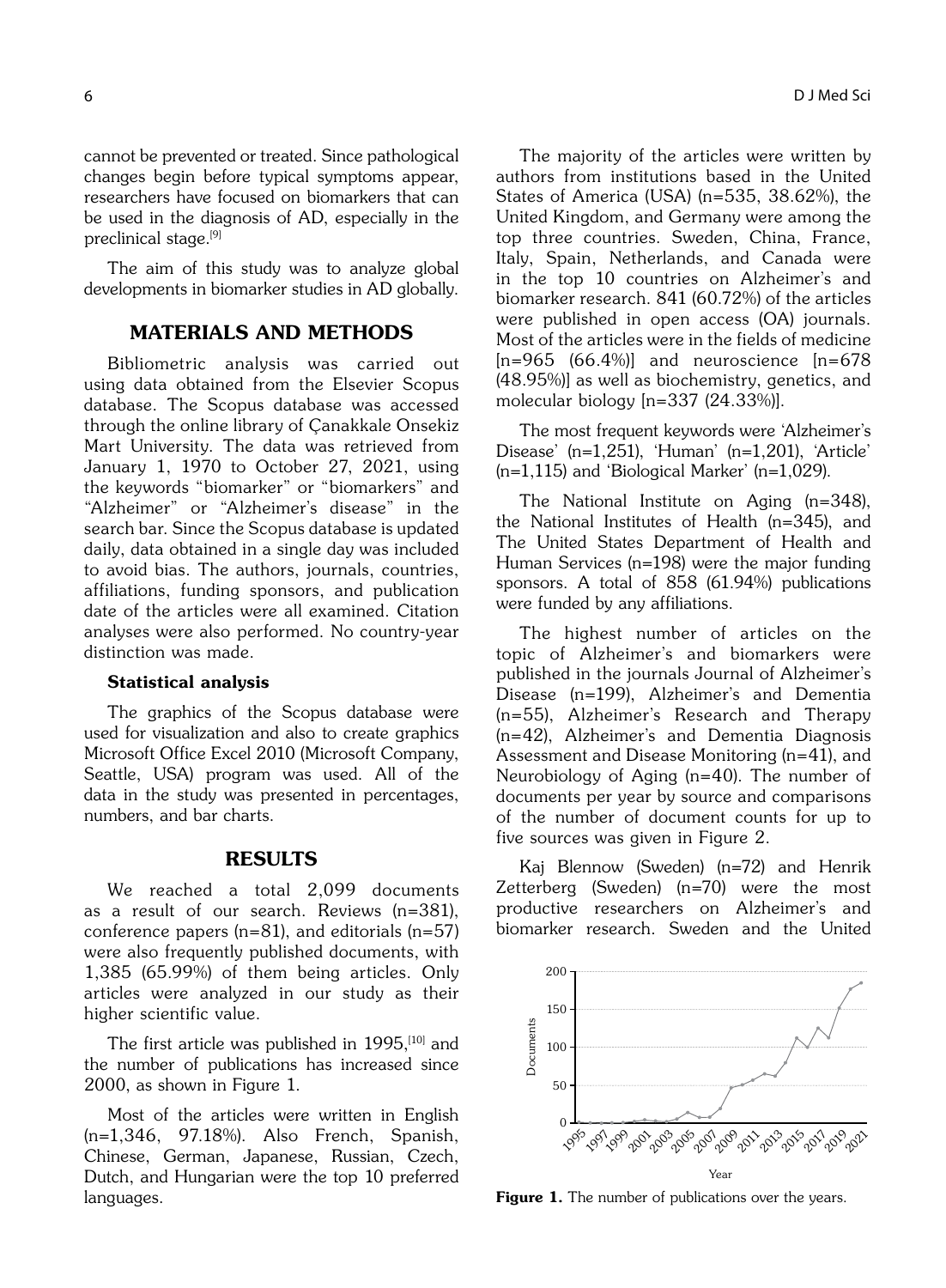

Figure 2. The most publishing journals on Alzheimer and biomarker studies. • Alzheimer's and dementia diagnosis assessment and disease monitoring v Neurobiology of aging

Kingdom were the most productive countries in top-ranked affiliations on Alzheimer's and biomarker research, as shown in Table 1. There were no developing countries among the top 10 affiliations.[10-19]

#### Citing analysis

One hundred fifty-four (11.11%) of the articles had not yet been cited. Randall J. Bateman from Washington University School of Medicine in

|  |  |  |  | <b>Table 1.</b> Top 10 affiliations on Alzheimer's disease and biomarkers research |  |
|--|--|--|--|------------------------------------------------------------------------------------|--|
|--|--|--|--|------------------------------------------------------------------------------------|--|

| Affiliation                                                        | Country        | Number of articles |
|--------------------------------------------------------------------|----------------|--------------------|
| University of Gothenburg                                           | Sweden         | 115                |
| UCL Queen Square Institute of Neurology                            | United Kingdom | 100                |
| Sahlgrenska Academy                                                | Sweden         | 95                 |
| University College London                                          | United Kingdom | 80                 |
| Sahlgrenska University Hospital                                    | Sweden         | 80                 |
| Institut national de la santé et de la recherche médicale (Inserm) | France         | 66                 |
| Vu University Medical Center                                       | Holland        | 60                 |
| University of California, San Francisco                            | <b>USA</b>     | 60                 |
| Massachusetts General Hospital                                     | <b>USA</b>     | 59                 |
| Lund University                                                    | Sweden         | 52                 |

UCL: University College London; USA: The United States of America.

|  |  |  |  |  |  | <b>Table 2.</b> Citation analysis of the top 10 cited papers on Alzheimer's disease and biomarkers research |  |  |  |  |  |
|--|--|--|--|--|--|-------------------------------------------------------------------------------------------------------------|--|--|--|--|--|
|--|--|--|--|--|--|-------------------------------------------------------------------------------------------------------------|--|--|--|--|--|

| Authors                                | Year | Source                                                                          | Number of<br>citations | Open<br>access |
|----------------------------------------|------|---------------------------------------------------------------------------------|------------------------|----------------|
| Bateman et al., <sup>[11]</sup>        | 2012 | New England Journal of Medicine                                                 | 2,058                  | Yes            |
| Shaw et al., $[12]$                    | 2009 | Annals of Neurology                                                             | 1.418                  | Yes            |
| Hansson et al., [13]                   | 2006 | Lancet Neurology                                                                | 1.229                  | Yes            |
| Mattsson et al., [14]                  | 2009 | Journal of the American Medical Association (JAMA)                              | 833                    | Yes            |
| Haes et al., $[15]$                    | 2005 | Journal of the American Chemical Society                                        | 751                    | No             |
| Georganopoulou et al., <sup>[16]</sup> | 2005 | Proceedings of the National Academy of Sciences of the United States of America | 722                    | Yes            |
| Cogswell et al., <sup>[17]</sup>       | 2008 | Journal of Alzheimer's Disease                                                  | 659                    | No             |
| Hensley et al., [10]                   | 1995 | Journal of Neurochemistry                                                       | 655                    | No             |
| Tapiola et al., [18]                   | 2009 | Archives of Neurology                                                           | 602                    | Yes            |
| Lannfelt et al., <sup>[19]</sup>       | 2008 | The Lancet Neurology                                                            | 577                    | No             |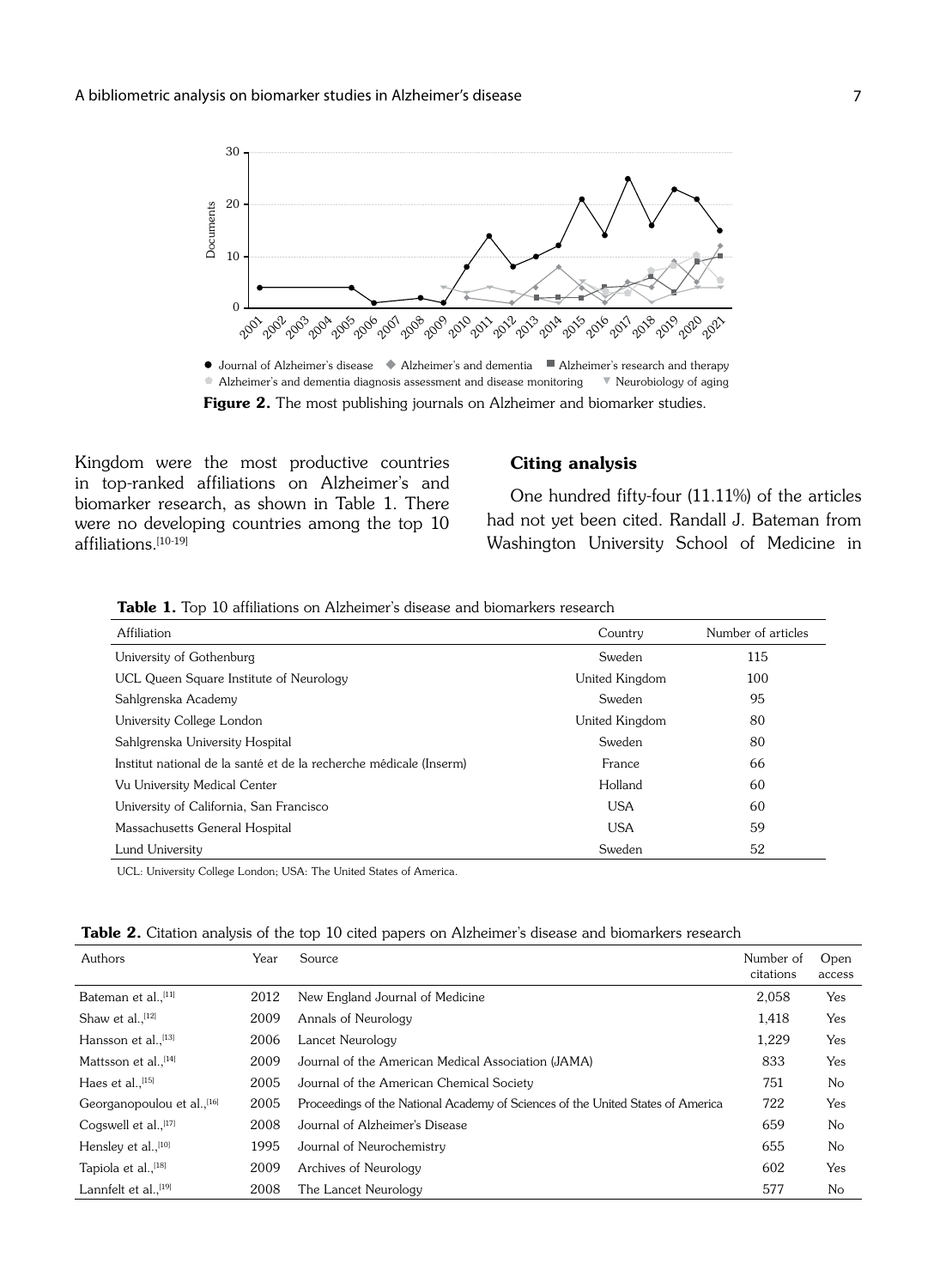St. Louis (USA) was ranked first on the list of the most cited authors. Table 2 shows that the most cited articles were published in OA journals.

### **DISCUSSION**

The evaluation of scientific productivity can be determined by using bibliometric studies. Top productive authors, affiliations, countries, etc. can all be evaluated using this method. The number of bibliometric analyzes has recently increased in the medical field. Bibliometric analyzes can be performed using pre-existing databases of publications on a subject, or they can be performed using datasets created by the researchers themselves, based on their preferences. The Web of Science, Scopus, and Medline are the most widely used bibliometric databases.[20-27] We preferred the Scopus database as it contains over 30,000 peerreviewed journals from various disciplines (life sciences, social sciences, physical sciences, and health sciences).

In previous bibliometric studies,<sup>[22]</sup> images were created using additional programs (e.g., VOS viewer), but in our study, visualization was created solely using ready images and graphics from the Scopus database.

Although there are bibliometric studies on AD in the literature, no bibliometric analysis of publications on biomarkers in AD has been published to date.[28-31]

In all studies, the language of publication was generally English, and the most preferred language was also English (n=1,346, 97.18%) in our study.[25] This is because English is the most commonly used language in scientific literature.

While the first publications with Alzheimer's and biomarkers keywords in PubMed Medline were published in 1983[32,33] and in 1991 in Web of Science,<sup>[34]</sup> the first publication with the same keywords in our study according to Scopus was published in 1995.<sup>[10]</sup> The fact that different journals are included in the databases may explain why the results differ between the three databases. According to the search of all three databases, the number of publications with the keywords Alzheimer's and biomarkers has increased since the 2000s.

In all studies, the USA consistently ranks first in scientific productivity.<sup>[25]</sup> The USA similarly ranked first in the list of publications made by the country in our study. However, it was seen that the first institution was from Sweden and the second one was from England according to the top-ranked institutions in productivity. The top 10 countries in the ranking of biomarker studies in AD were developed countries while developing countries were not included in the top 10. Although 858 publications were not funded by any sponsor, the most funded sponsors were The National Institute on Aging [n=348], the National Institutes of Health [n=345], and The United States Department of Health and Human Services. This is thought to be because researchers in developed countries have easier access to resources. Alzheimer's disease is a major health issue all over the World, and it imposes an economic burden on countries. Therefore, biomarker studies for disease prevention and early diagnosis in developing countries should be supported, and researchers should focus their research on this area.

Nonetheless, the current study has limitations. Since the Scopus database was only used for research purposes, a bias may have occurred in this study. Studies in journals that are not indexed in the Scopus database, and also publications in local journals that are not listed in international indexes, could not be included. Consequently, we cannot claim that our study on Alzheimer's and biomarkers using a single database represents the entire literature.

In conclusion, although bibliometric analyses are the subject of social sciences, they have recently become more common in the field of medicine. As a result of our study, it has been observed that the number of publications in developing countries is low. Biomarker studies should be supported because AD is a global health problem that requires collaboration from all countries. We believe that biomarker studies in Alzheimer's disease should be guided, especially in developing countries, based on the bibliometric analysis we conducted in this study.

Ethics Committee Approval: Since this was not a human or animal study, the ethical committee approval was not required. The study was conducted in accordance with the principles of the Declaration of Helsinki.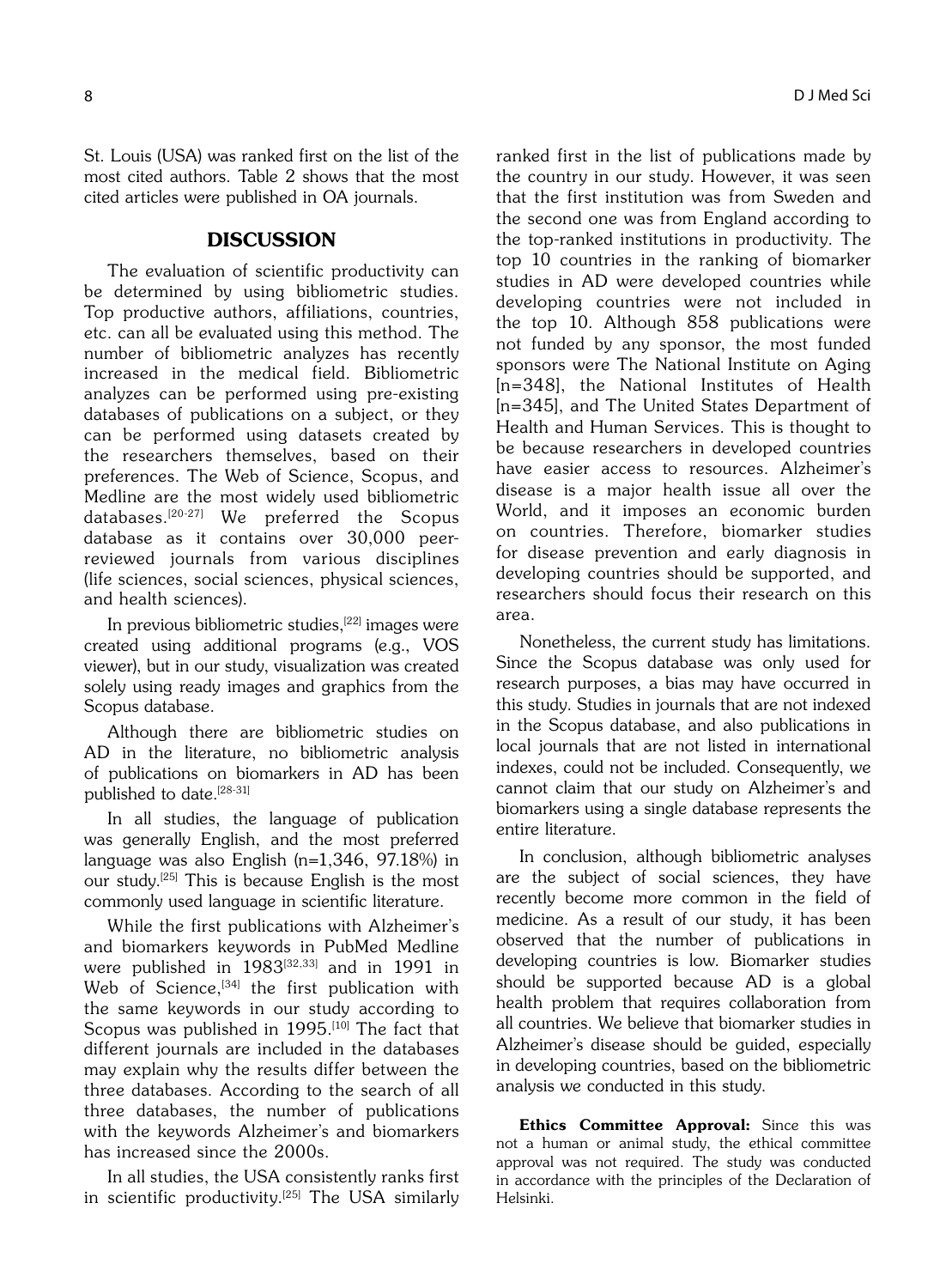Data Sharing Statement: The data that support the findings of this study are available from the corresponding author upon reasonable request.

Conflict of Interest: The author declared no conflicts of interest with respect to the authorship and/ or publication of this article.

**Funding:** The author received no financial support for the research and/or authorship of this article.

### REFERENCES

- 1. Prince MJ, Wimo A, Guerchet MM, Ali GC, Wu YT, Prina M. World Alzheimer Report 2015 - The Global Impact of Dementia. London: Alzheimer's Disease International; 2015.
- 2. Lashley T, Schott JM, Weston P, Murray CE, Wellington H, Keshavan A, et al. Molecular biomarkers of Alzheimer's disease: Progress and prospects. Dis Model Mech 2018;11:dmm031781.
- 3. Winblad B, Amouyel P, Andrieu S, Ballard C, Brayne C, Brodaty H, et al. Defeating Alzheimer's disease and other dementias: A priority for European science and society. Lancet Neurol 2016;15:455-532.
- 4. Hyman BT, Phelps CH, Beach TG, Bigio EH, Cairns NJ, Carrillo MC, et al. National Institute on Aging-Alzheimer's Association guidelines for the neuropathologic assessment of Alzheimer's disease. Alzheimers Dement 2012;8:1-13.
- 5. Dubois B, Feldman HH, Jacova C, Hampel H, Molinuevo JL, Blennow K, et al. Advancing research diagnostic criteria for Alzheimer's disease: The IWG-2 criteria. Lancet Neurol 2014;13:614-29.
- 6. Fuentes-Arderiu X. What is a biomarker? It's time for a renewed definition. Clin Chem Lab Med 2013;51:1689-90.
- 7. Blennow K, Zetterberg H. Biomarkers for Alzheimer's disease: Current status and prospects for the future. J Intern Med 2018;284:643-63.
- 8. Jack CR Jr, Albert MS, Knopman DS, McKhann GM, Sperling RA, Carrillo MC, et al. Introduction to the recommendations from the National Institute on Aging-Alzheimer's Association workgroups on diagnostic guidelines for Alzheimer's disease. Alzheimers Dement 2011;7:257-62.
- 9. Tan CC, Yu JT, Tan L. Biomarkers for preclinical Alzheimer's disease. J Alzheimers Dis 2014;42:1051- 69.
- 10. Hensley K, Hall N, Subramaniam R, Cole P, Harris M, Aksenov M, et al. Brain regional correspondence between Alzheimer's disease histopathology and biomarkers of protein oxidation. J Neurochem 1995;65:2146-56.
- 11. Bateman RJ, Xiong C, Benzinger TL, Fagan AM, Goate A, Fox NC, et al. Dominantly Inherited Alzheimer Network. Clinical and biomarker changes in dominantly inherited Alzheimer's disease. N Engl J Med 2012;367:795-804.
- 12. Shaw LM, Vanderstichele H, Knapik-Czajka M, Clark CM, Aisen PS, Petersen RC, et al. Alzheimer's Disease Neuroimaging Initiative. Cerebrospinal fluid biomarker signature in Alzheimer's disease neuroimaging initiative subjects. Ann Neurol 2009;65:403-13.
- 13. Hansson O, Zetterberg H, Buchhave P, Londos E, Blennow K, Minthon L. Association between CSF biomarkers and incipient Alzheimer's disease in patients with mild cognitive impairment: a follow-up study. Lancet Neurol 2006;5:228-34.
- 14. Mattsson N, Zetterberg H, Hansson O, Andreasen N, Parnetti L, Jonsson M, et al. CSF biomarkers and incipient Alzheimer disease in patients with mild cognitive impairment. JAMA 2009;302:385-93.
- 15. Haes AJ, Chang L, Klein WL, Van Duyne RP. Detection of a biomarker for Alzheimer's disease from synthetic and clinical samples using a nanoscale optical biosensor. J Am Chem Soc 2005;127:2264-71.
- 16. Georganopoulou DG, Chang L, Nam JM, Thaxton CS, Mufson EJ, Klein WL, et al. Nanoparticlebased detection in cerebral spinal fluid of a soluble pathogenic biomarker for Alzheimer's disease. Proc Natl Acad Sci U S A 2005;102:2273-6.
- 17. Cogswell JP, Ward J, Taylor IA, Waters M, Shi Y, Cannon B, et al. Identification of miRNA changes in Alzheimer's disease brain and CSF yields putative biomarkers and insights into disease pathways. J Alzheimers Dis 2008;14:27-41.
- 18. Tapiola T, Alafuzoff I, Herukka SK, Parkkinen L, Hartikainen P, Soininen H, et al. Cerebrospinal fluid {beta}-amyloid 42 and tau proteins as biomarkers of Alzheimer-type pathologic changes in the brain. Arch Neurol 2009;66:382-9.
- 19. Lannfelt L, Blennow K, Zetterberg H, Batsman S, Ames D, Harrison J, et al. PBT2-201-EURO study group. Safety, efficacy, and biomarker findings of PBT2 in targeting Abeta as a modifying therapy for Alzheimer's disease: a phase IIa, double-blind, randomised, placebocontrolled trial. Lancet Neurol 2008;7:779-86.
- 20. Dindar Demiray EK, Durğun M, Alkan S. Examination of thesis on Aspergillosis: A Turkish sample. D J Med Sci 2021;7:103-6.
- 21. Yılmaz M, Alkan Çeviker S, Dindar Demiray EK, Uyar C. Türkiye'de cinsel yolla bulaşan hastalıklar ile ilgili yapılan lisansüstü tez çalışmalarının bibliyografik incelenmesi. Aksaray Üniversitesi Tıp Bilimleri Dergisi 2021;2:8-11.
- 22. Öntürk H, Dindar Demiray EK, Alkan S. Network analysis of nursing publications in the COVID 19 era. J Clin Med Kaz 2021;18:27-31.
- 23. Alkan Çeviker S, Yılmaz M, Uyar C, Dindar Demiray EK. Bibliometric analysis of scientific research on Crimean-Congo hemorrhagic fever in Turkey. D J Med Sci 2021;7:97-102.
- 24. Özlü C. Scopus veri tabanına dayalı bibliyometrik de¤erlendirme: Miyelodisplastik sendrom konulu yayınların global analizi ve Türkiye kaynaklı yayınların değerlendirilmesi. J Biotechinol & Strategic Health Res 2021;5:125-31.